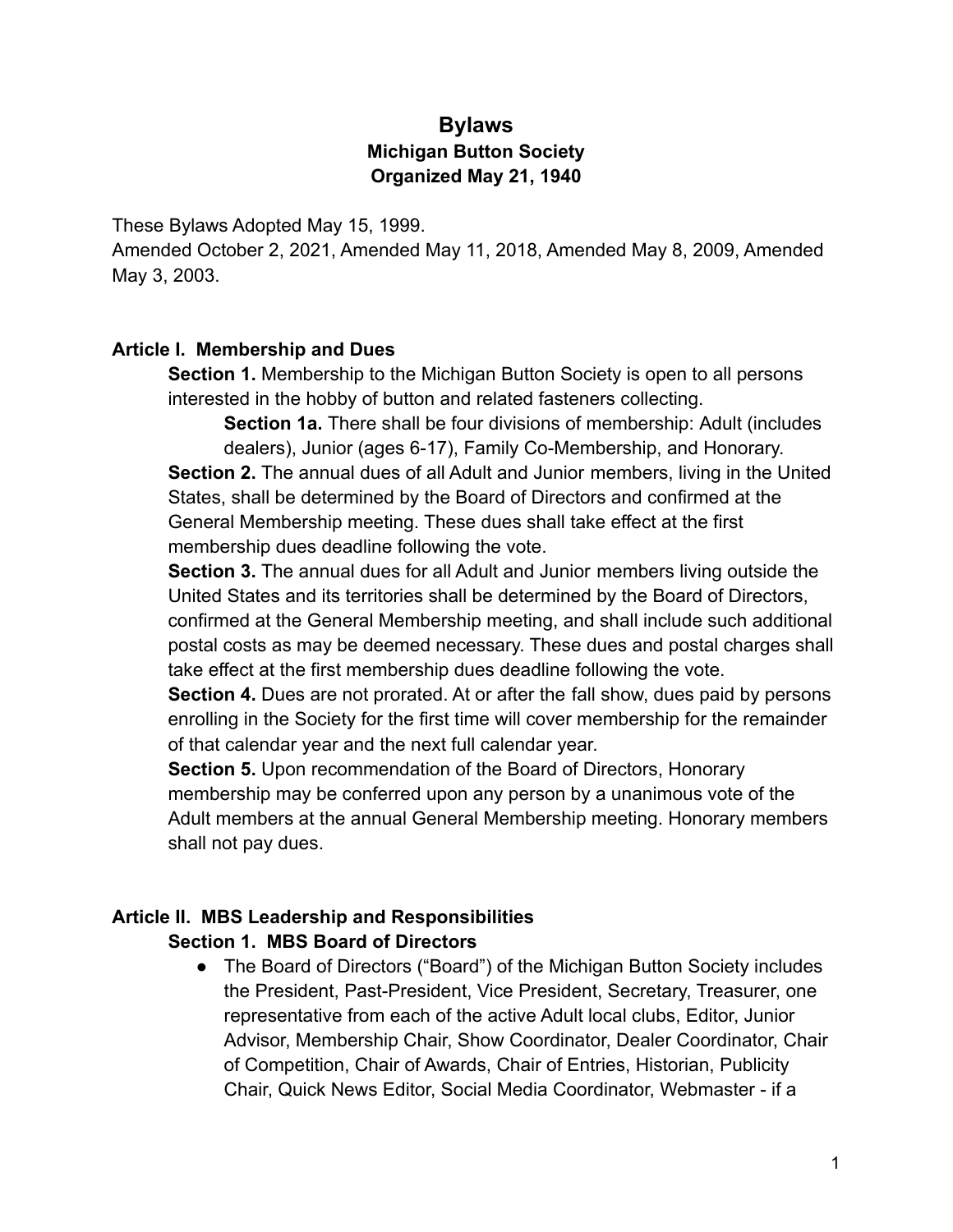member of the MBS, and any other appointment that the presiding president deems necessary to conduct Board business. If the Webmaster is a contracted person outside of the Society, that person shall not be considered a member of the Board of Directors.

- The Board conducts MBS business as governed by its Constitution and Bylaws.
- This Board presents all necessary motions to the General Membership for their approval at the Annual Membership meeting.
- Shall work to increase the stature of MBS and increase its membership.
- Shall talk with, and listen to, MBS members at large, to learn of their ideas and concerns.
- Should it become necessary to hire individuals with specific areas of expertise other than the duties described under the Show Coordinator's title, such action requires approval of the Michigan Button Society Board of Directors.

## **Section 2. President**

- The President, along with the Treasurer, shall be signatories on all bank accounts held by the Society. The President shall have authority to sign checks, however shall exercise that authority only if the treasurer is unable to do so due to unforeseen circumstances.
- Shall preside at, and conduct, all MBS meetings.
- Prior to each meeting, check previous minutes for unfinished business.
- Prepare and distribute a written agenda for all Board members, by electronic means, prior to all Board meetings.
- Present and explain new ideas and plans to the Board, and encourage debate and exploration.
- Present Board recommendations at the General Membership meeting.
- Study and refer to MBS Constitution and Bylaws, motions and minutes of past Board actions.
- With Board confirmation, appoint non-elected Board members and Committees as needed.
- Serve ex-officio on all MBS Committees, with the exception of the Nominations Committee.
- Appoint a Nominations Committee at the Spring Show of an MBS election year, consisting of a Chairman and 2 additional members. The current Past-President shall be one of these members.
- Determine, prior to meetings, that a quorum is present to conduct business.
- Shall be included in the count to establish a quorum. Refer to Article VII of the Constitution for definition of a quorum.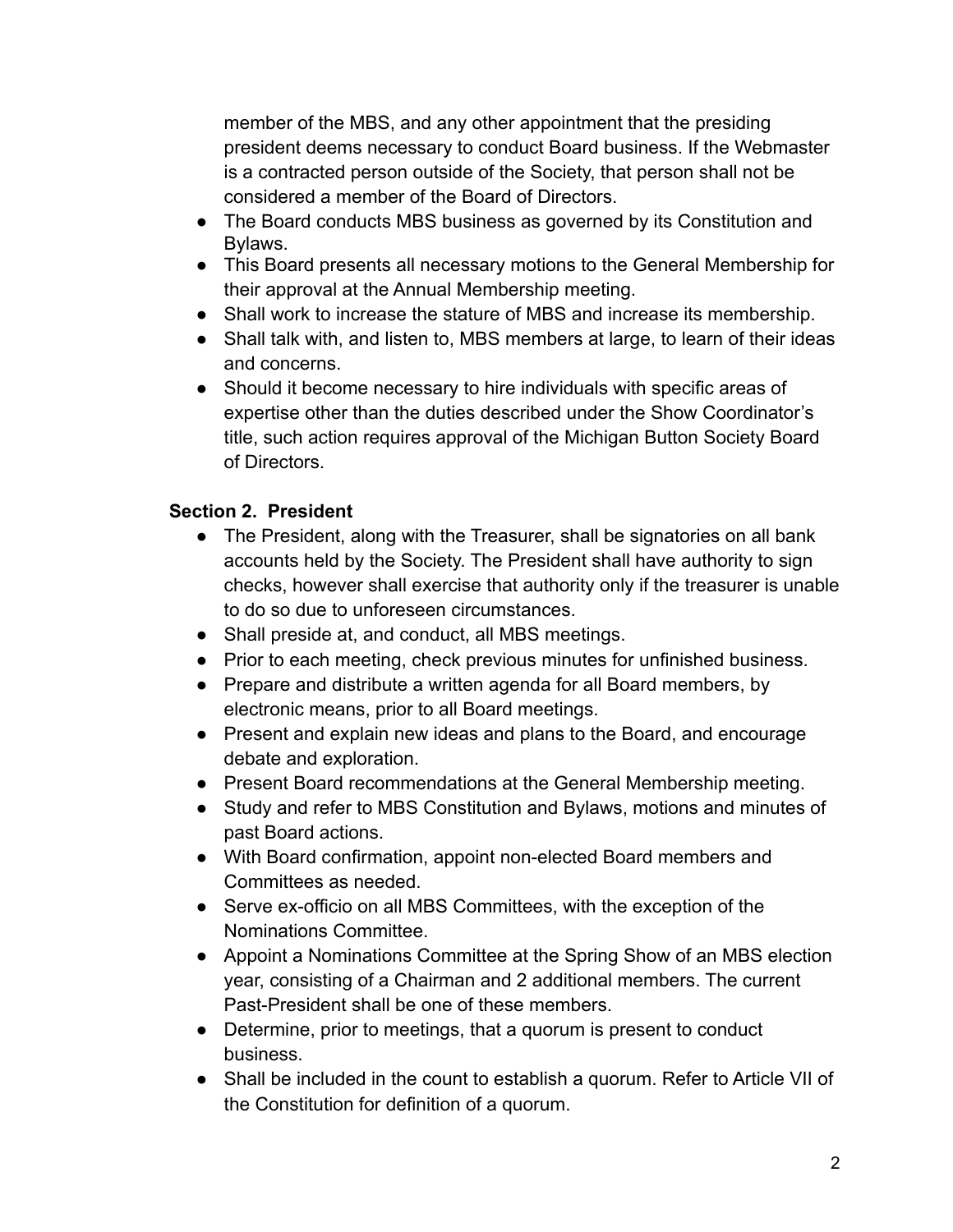- Shall not vote except as necessary to settle a tie.
- Each fall, encourage Board members to plan and budget for their specific Board responsibility.
- Write and submit a President's letter to be published in the MBS bulletin three times a year. The deadlines to the Editor are: March  $1<sup>st</sup>$ , July  $1<sup>st</sup>$  and November 1<sup>st</sup>.
- Write the President's Award for fall competition and submit it to the Chair of Awards by the award deadline.
- Work with the Editor and the Webmaster to oversee the MBS website.
- Transfer all motions approved by the Board to the appropriate electronic document (MBS Constitution or Bylaws) within four (4) weeks of Board adoption. Should also confirm with the Webmaster that the updated documents are posted on the MBS website.

## **Section 3. Past-President**

- Remains a member of the Board for one (1) year following their last term as president.
- Acts as advisor to the President and Board.

#### **Section 4. Vice President**

- Learn responsibilities of the MBS President.
- In the absence of the President, or by his/her request, perform the duties of the president.
- Three (3) times a year, write and submit the Vice President's column to the MBS bulletin Editor for publishing. The deadlines to the Editor are: March 1<sup>st</sup>, July 1<sup>st</sup> and November 1<sup>st</sup>.
- Responsible for purchase and inventory of all ribbons and/or rosettes needed for theme tray entrants and competition winners.
- Have charge at the spring show of theme tray competition and trays entered for non-competitive display. Will oversee the attaching of winning ribbons of fall show competition trays and the hanging of trays at both spring and fall shows.
- Consult with the keeper of display racks to determine that sufficient display racks are available at the spring shows.
- Keep a record book of show themes and winners of Best of Show Theme tray.
- Responsible for the safety of trays at the spring show.
- Oversee the signing in and out, and the hanging of theme and non-competition trays.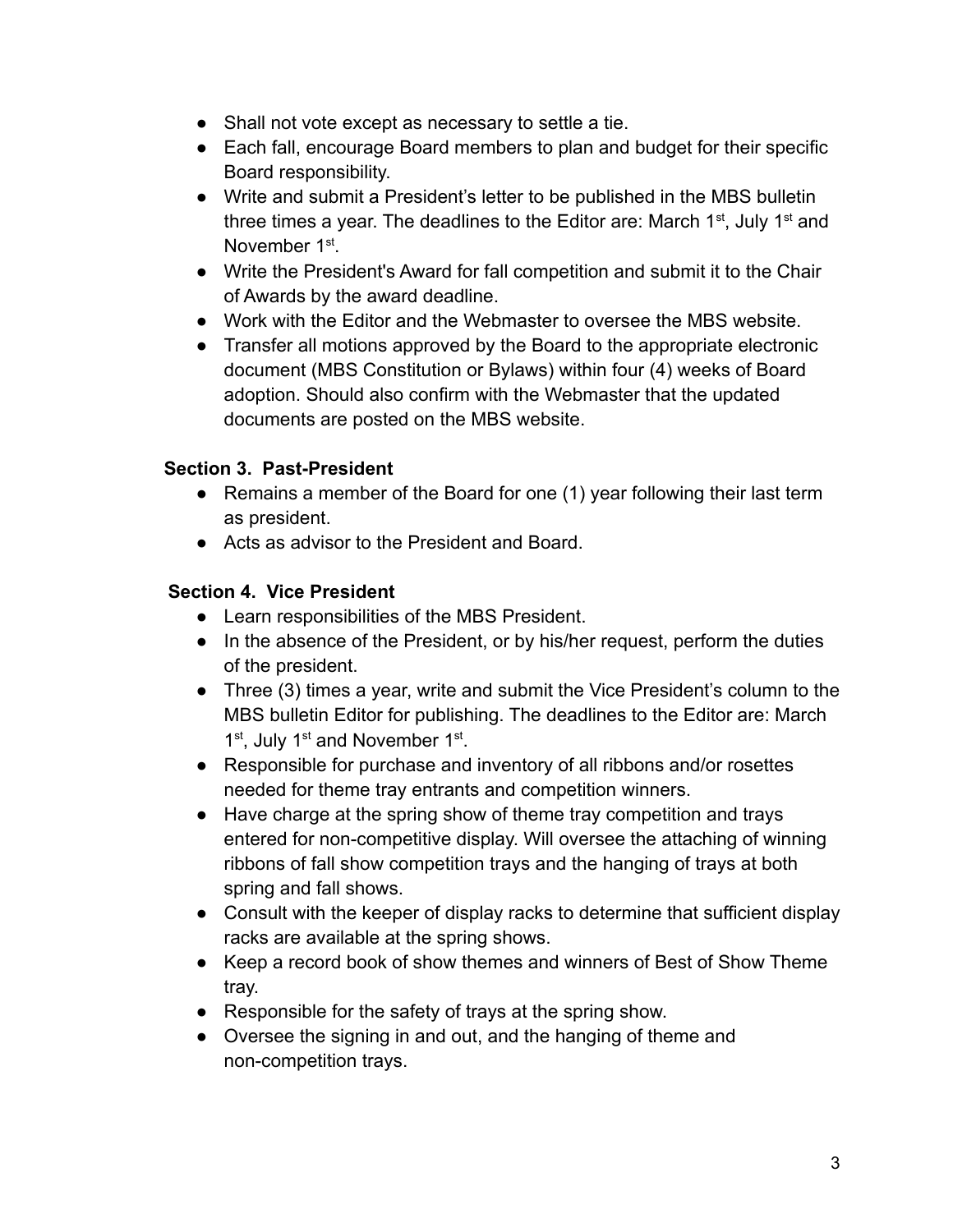- Best of Show Theme tray is determined by a paper ballot that you provide to show attendees. You shall also oversee the counting of these ballots.
- Bills incurred for any of the Vice President responsibilities are to be submitted to the Treasurer for reimbursement.
- Make a report to the Board of Directors and General Membership meetings on the participation in theme tray and non-competitive displays.
- Recruit as many member helpers as needed to accomplish your responsibilities.
- Vice President may be asked to take on other duties, or responsibilities as the President or the Board sees fit.

# **Section 5. Secretary**

- Shall keep a correct record of the proceedings of all meetings of the Society and the Board of Directors.
- Record minutes of all Board of Directors and General Membership meetings.
- Before each Board meeting, distribute a sign-up sheet for all in attendance to sign.
- Prior to each Board or General Membership meeting, be sure the President has accounted for the proper Quorum present in order to conduct business. (Refer to Constitution, Article VII, for the number needed for a Quorum.)
- Send condensed versions of the minutes of all MBS meetings to the Editor as soon as possible following the meeting/s. The deadlines to the Editor are: March 1<sup>st</sup>, July 1<sup>st</sup> and November 1<sup>st</sup>.
- Send a complete record of minutes of the Board and General Membership meeting to the President, and all others who may request a copy. This may be accomplished by electronic means.
- Keep current copies of the Constitution, Bylaws, and all motions passed available for Board reference as needed at any time.
- A list of motions enacted by the Board, should be kept, typed and separate from the complete minutes for easy access. Copies of updated versions should be made available to Board members. This may be accomplished by electronic means.
- Conduct all MBS correspondence as required.
- Secretary may be asked to take on other responsibilities as the President or Board sees fit.

## **Section 6. Treasurer**

● Along with the President, be signatories on all bank accounts held by the Society. The Treasurer has authority to sign checks and will do so unless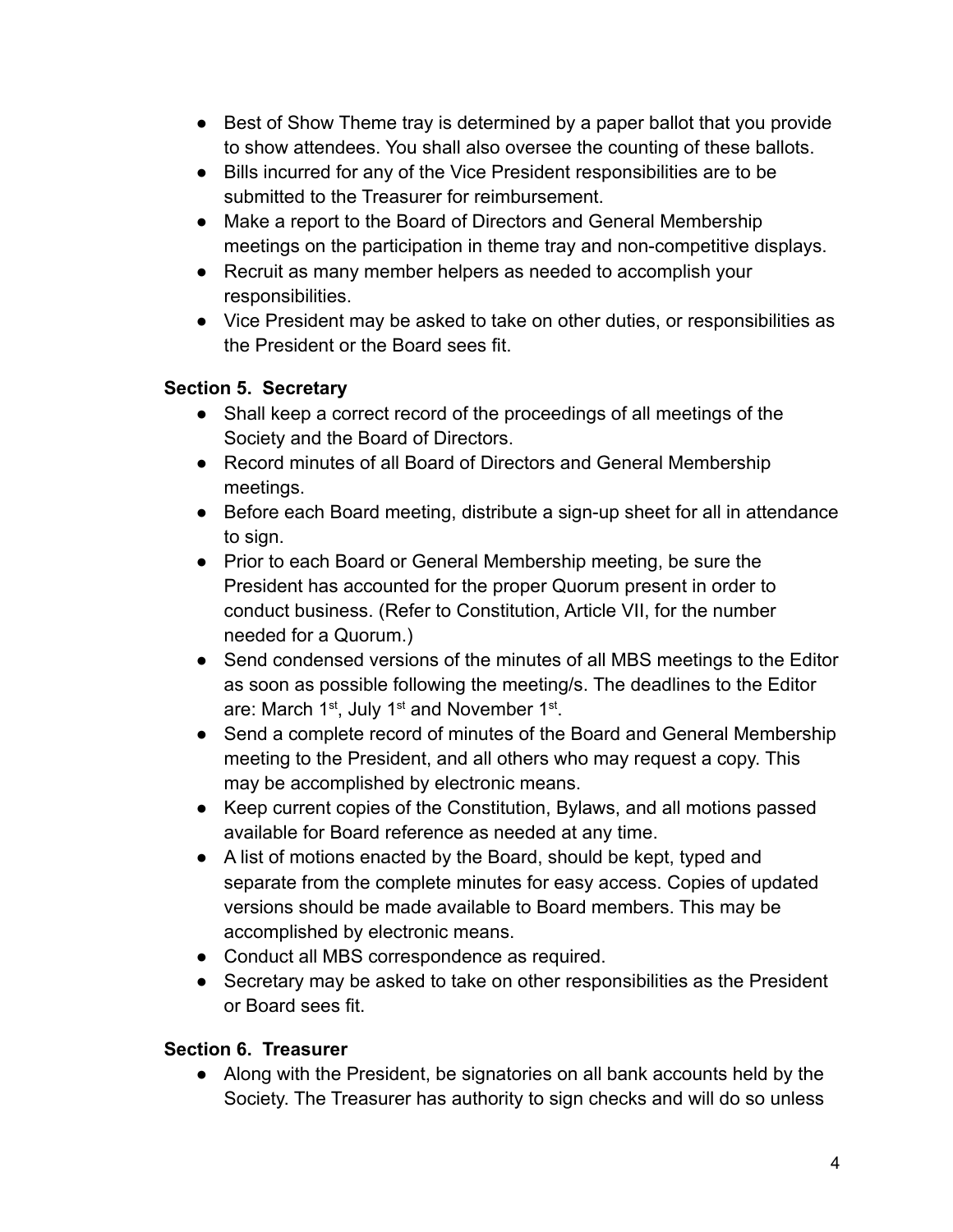some unforeseen circumstances exist to prevent the Treasurer from that responsibility. Should such circumstances occur, and only then, will the President have authority to sign checks.

- Receive, accurately record, and disburse all monies of the MBS, paying all duly approved bills in a timely manner.
- Have all books and vouchers available to the Audit Committee when given ten (10) days advance notice by the MBS Board.
- Deliver a complete written, and a brief oral report on all financial matters for the Board and General Membership meetings.
- Keep Show Registration information and Registration Book.
- Organize and supervise the Registration Desk at spring and fall shows. Local Clubs are on a rotation list. See Show Coordinator for volunteers. As a rule, if a local club is hosting a spring show, one volunteer for one hour, if possible, per day, for the fall show, two volunteers for one hour each per day. The Treasurer has the option of lining up registration table volunteers on her/his own.
- Print up meal tickets and distribute them to people as they register for the show. Do not mail them.
- Important for the Treasurer to be present at the Registration Desk with the official MBS Member Roster Book when the show first opens and when it closes each day. Collect and secure money at the end of each show day.
- Work with Membership Chair to handle Membership duties at the Registration desk.
- Have available cash on-hand for the Registration table, cash awards for competition trays at the fall show, and the raffle table for the sale of tickets.
- Prepare written reports for both shows, to be printed in the MBS Bulletin twice a year. Prepare one annual year end treasurer's report for publication. The deadlines to the Editor are: March 1<sup>st</sup>, July 1<sup>st</sup> and November 1st.
- Treasurer may be asked to take on other responsibilities as the President or the Board sees fit.

# **Section 7. Membership Chair**

- The duty of the Membership Chair is to build and maintain MBS Membership records.
- Membership space is set up at the spring and falls shows, generally near the registration area. Chair is responsible for seeing that someone is available to take dues and answer questions.
- Membership Chair address is published in the MBS Bulletin and dues are sent to that address throughout the year if not paid by electronic means.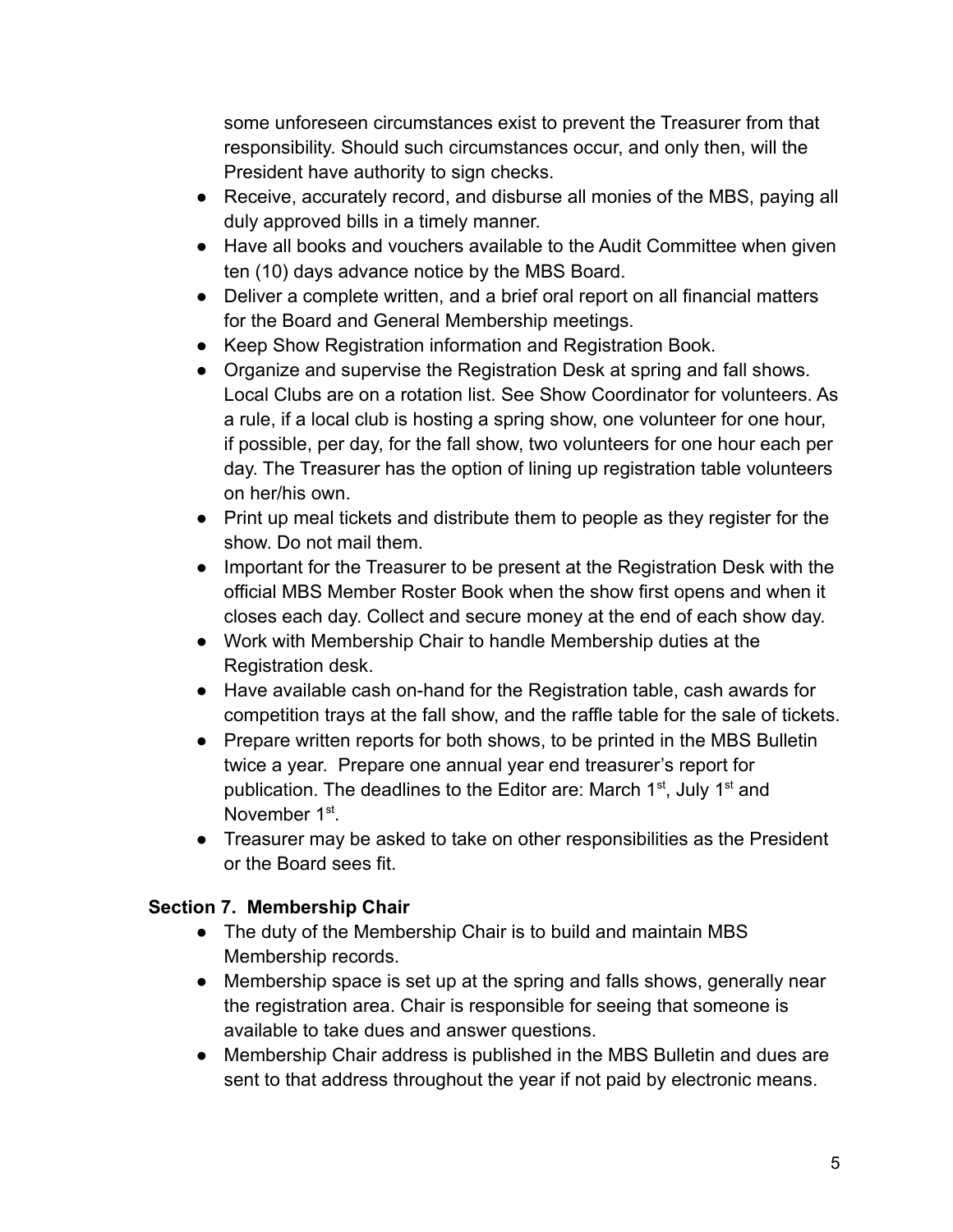- Chair writes the "Membership Corner" for the Bulletin which is designed to inform and inspire members to share the hobby and recruit new members.
- A Membership Packet is compiled by the Chair and this packet is sent with a welcome letter to all new members.
- Membership information is maintained in Excel format, which is updated regularly.
- The complete Membership Roster is published in the winter issue of the bulletin.
- An accurate count of members along with an Excel spreadsheet containing accurate, up-to-date membership names and mailing addresses shall be sent to the MBS bulletin Editor before each issue is published so that bulletin printing and postal charges are minimized. The deadlines for transmission of the spreadsheet are set by the Editor.
- Chair maintains the list of NBS officers and State Editors that exchange bulletins.
- New members and changes and/or corrections are published in the spring and fall issues of the bulletin. The Chairperson keeps track of these items and sends them to the Editor.
- As a courtesy, the Chairperson sends the names of new members to the President or Secretary of the Club closest to that new member so they can be invited to attend local meetings.
- Information about new members and/or notification of a death are sent to the MBS Quick News Editor and NBS Membership Chair.
- Membership Chair may be asked to take on other duties or responsibilities as the President or Board sees fit.

## **Section 8. Editor(s)**

- Produce, publish or have published, and distribute by USPS mail or electronic means, a given number of issues of the *Michigan Button Society Bulletin* as determined by the Board of Directors, each year to all active MBS members with news of the Society and local clubs, an annual listing of members and officers, and educational articles of interest and importance related to button collecting. An effort should be made to evenly space out the issues.
- With the Membership Chair, maintains an official MBS mailing/membership directory. Distribute to all members via the bulletin.
- Present to the Board fall meeting, a projected line item budget for the following year.
- Seek and maintain dialogue and interchange with other states and their publications.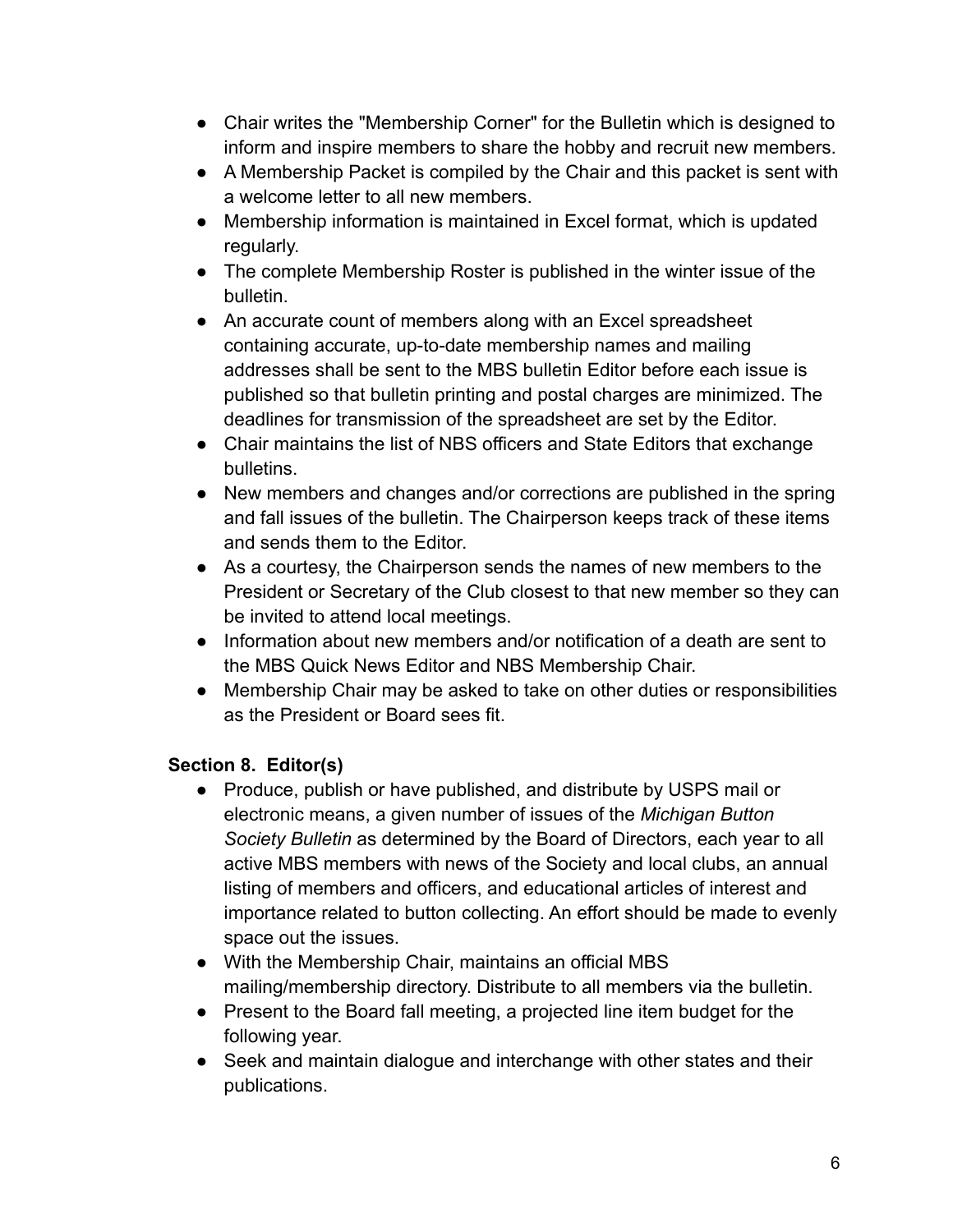- Solicit articles and information to publish a quality bulletin.
- Prepare and print an Editor's column in each bulletin.
- Work with the President and Webmaster to oversee our MBS website.
- Share digital copies of the competition tray slips and entry forms with Webmaster to be made available on the website for downloading. These forms can be created by the Editor or the Chair of Entries.
- Receive a stipend from MBS. Amount to be determined by the Board of Directors.

### **Section 9. Junior Advisor**

- Work to promote MBS membership throughout the state of Michigan for children between the ages of six (6) and seventeen (17), inclusive, and to develop programs for them.
- The Junior Advisor shall be consulted on all matters involving junior members.
- Seek dialogue, interaction with, and give help to Junior leaders in Michigan, and with Junior leaders in other states.
- If no awards for Juniors are submitted, work with the Chair of Awards on competition for the Juniors.
- Prepare a Junior segment for each bulletin. The deadlines to the Editor -- March 1<sup>st</sup>, July 1<sup>st</sup> and November 1<sup>st</sup>.
- If needed at the fall show, assist in awarding the Juniors their award honors at the designated time.
- Junior Advisor may be asked to take on other responsibilities as the President or Board sees fit.

## **Section 10. Chair of Competition**

- Has full charge of Competition at the Fall show, recruiting all necessary help from the Membership to assist in the judging process.
- Prior to the show, the Chair shall obtain as many judges, clerks, spotters, counters/measurers, and runners as may be needed to complete the judging in a timely fashion. If possible, these persons should be confirmed a month prior to the show.
- Chair shall see that judging criteria sheets are written up prior to the fall show.
- Ensure that the judging room is set-up to meet the needs of the day.
- Provide the Show Coordinator with the actual number of workers that will be provided a lunch during judging.
- Work with individual who stores tray racks, to see that sufficient numbers of racks are provided, and the racks assembled and put in place.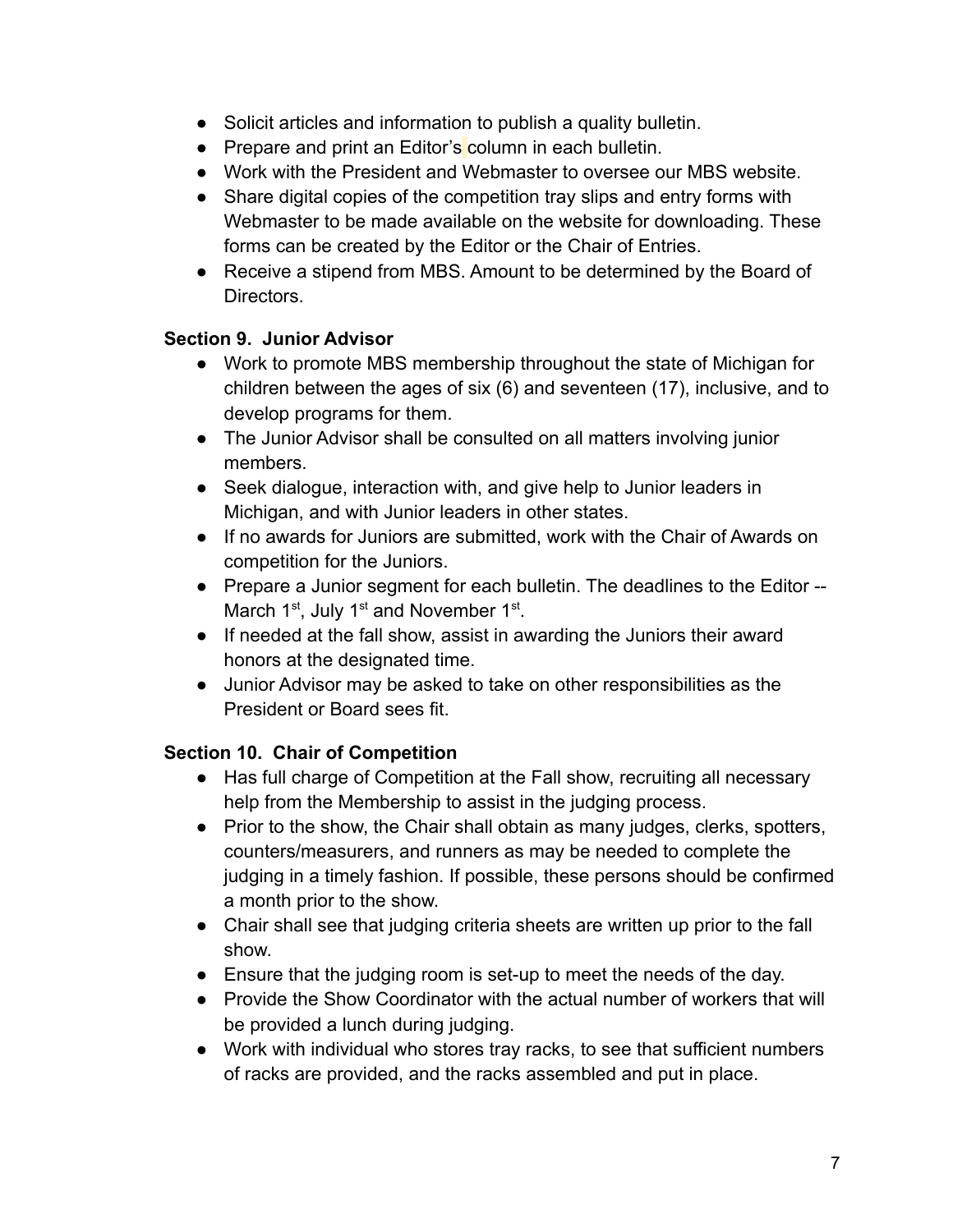- All trays that are entered into competition become the responsibility of the Chair of Competition once they are checked in by the Chair of Entries and passed on to the Chair of Competition.
- Record all winners in the award book and provide the Editor with a complete report of winners to be published. The deadlines to the Editor are: March 1<sup>st</sup>, July 1<sup>st</sup> and November 1<sup>st</sup>.
- MBS adheres to NBS classification for judging purposes.
- Chair shall hold a meeting just prior to judging, for all judges, clerks, spotters and runners, to go over the day's agenda and discuss criteria for judging.
- Chair shall try to provide whatever reference material might be helpful during the judging process, such as the *Big Book of Buttons*, NBS and/or MBS bulletins that are specific to awards being judged.
- Chair gives the final inspection of trays after they are hung to see that the correct ribbons have been attached, and then declares the judging has been completed.
- Chair has the final word on any judging conflicts that may occur during judging.

# **Section 11. Chair of Awards**

- Promote the writing of awards by the membership.
- Gather award submissions and prize monies. Prize money will then be forwarded on to the treasurer.
- Have the submission deadline of the awards be at such time that the chair is allowed time to analyze and print awards so they may be handed out at the spring show and/or published in the spring bulletin in the year prior to the competition. This gives a competitor about 18 months to prepare a tray.
- Awards will also be posted on the MBS website. Chair will send an electronic copy of the awards list to the Editor. The Editor is responsible for sharing the awards list with the Webmaster for publishing on the website. The deadline to the Editor is March  $1<sup>st</sup>$ .
- Shall work with the Junior Advisor about topics for Junior awards.
- Shall work with both Adults and Juniors in the writing of awards.
- Shall have the final say as to what awards will be accepted for competition.

## **Section 12. Chair of Entries**

• Make sure electronic copies of the tray slips and entry forms are available to the Editor to be posted on the website. Tray slips shall also be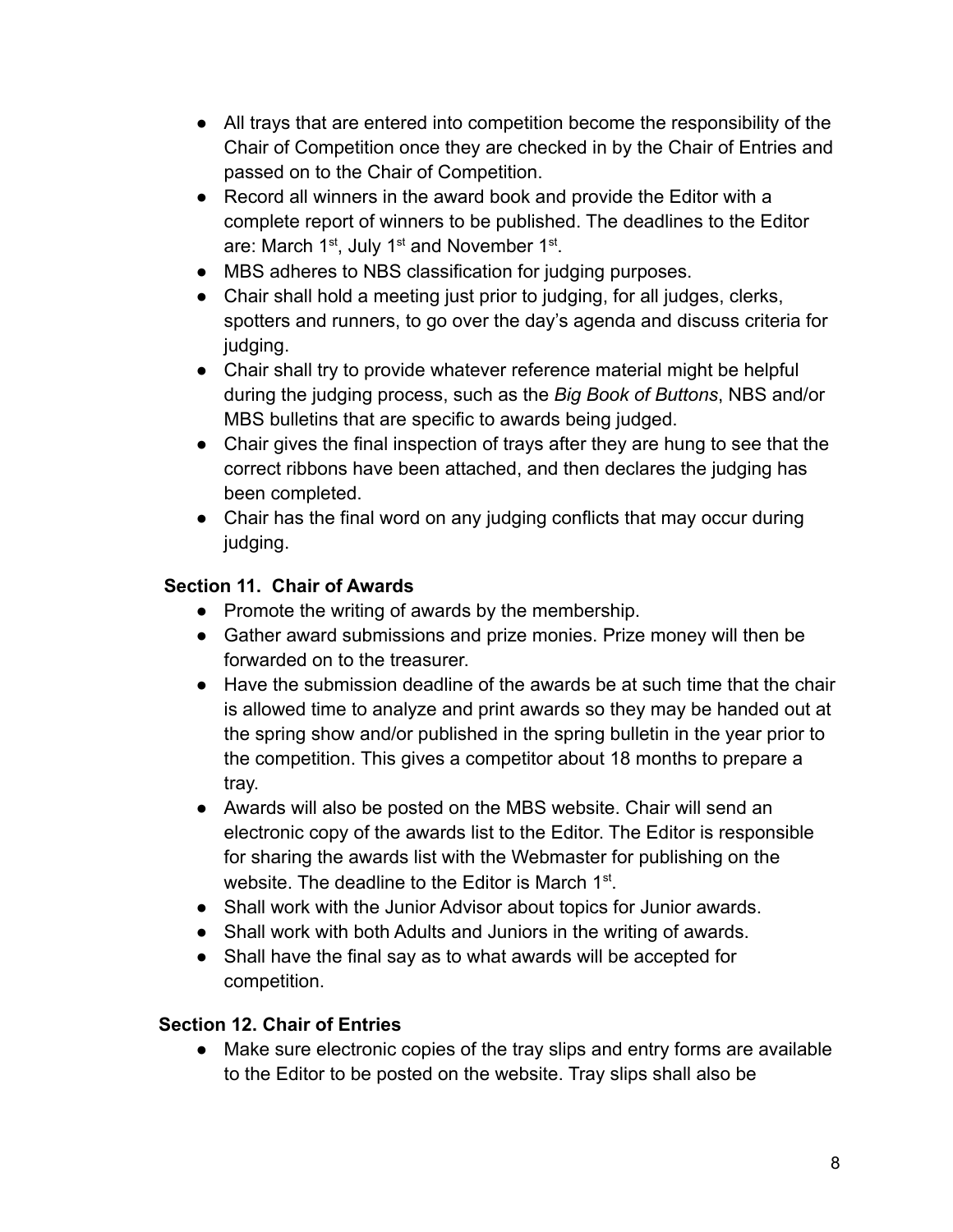published in the spring bulletin prior to the fall competition. The deadlines to the Editor are: March  $1<sup>st</sup>$ , July  $1<sup>st</sup>$ , and November  $1<sup>st</sup>$ .

- Chair shall enlist all the help needed to check trays in and out.
- At the show, shall provide extra tray slips and entry forms during competition tray check-in.
- At time of tray check-in, collect a per tray entrance fee as determined by the Board of Directors. This money will be totaled and noted in the Chair of Entries files, then passed on to the treasurer.
- All trays become the responsibility of the Chair of Entries once the trays have been checked in and prior to trays being placed in the judging room.
- Any expenses incurred with the printing tray slips and entry forms, shall be reimbursed by the Treasurer after bills are submitted.

### **Section 13. Show Coordinator(s)**

- Work closely with the Show Chair, Dealer Coordinator, and the President.
- Creates a schedule of activities that occur during the show.
- **Host Club Selection.**
	- Coordinator tries to rotate club assignments with larger clubs hosting Fall Shows and the small clubs hosting Spring Shows. Host Club shall be notified 1.5 years in advance so the club can begin planning show theme, favor buttons, and a program.
	- Other club assignments include, raffle table, education, ways & means table, and any other club assignments that are deemed necessary in the coordinating of a show. This rotation may also be published in the bulletin.
	- For duties of Host Club and Chair, see later in this document.

## ● **Site Selection and Considerations**.

- Coordinator will find a site at least one year in advance.
- Fall shows are generally held in the center portion of the state. Spring shows may be held closer to the Host Club. Try to locate near major highways, and easily located from the highway exit.
- Spring show showroom Look for 3500 sq. ft. of space. Fall show showroom - Look for 4000 - 4500 sq ft of space.
- Showroom must be able to accommodate at least 28 tables for Spring, and 46 tables for Fall. A room with a minimum width of 38 feet works best to allow for tables on each side, island tables in the middle, and two aisles. A mixture of 8 and 6 foot tables work best. Dealers prefer table widths of 30-36 inches. Whenever possible, distribute tables as follows: 1 table =  $8$  ft., 2 tables =  $8$  ft. + one  $6$  ft.,  $3$  tables = two 8 ft. + one 6 ft., 4 tables = two 8 ft. + two 6 ft.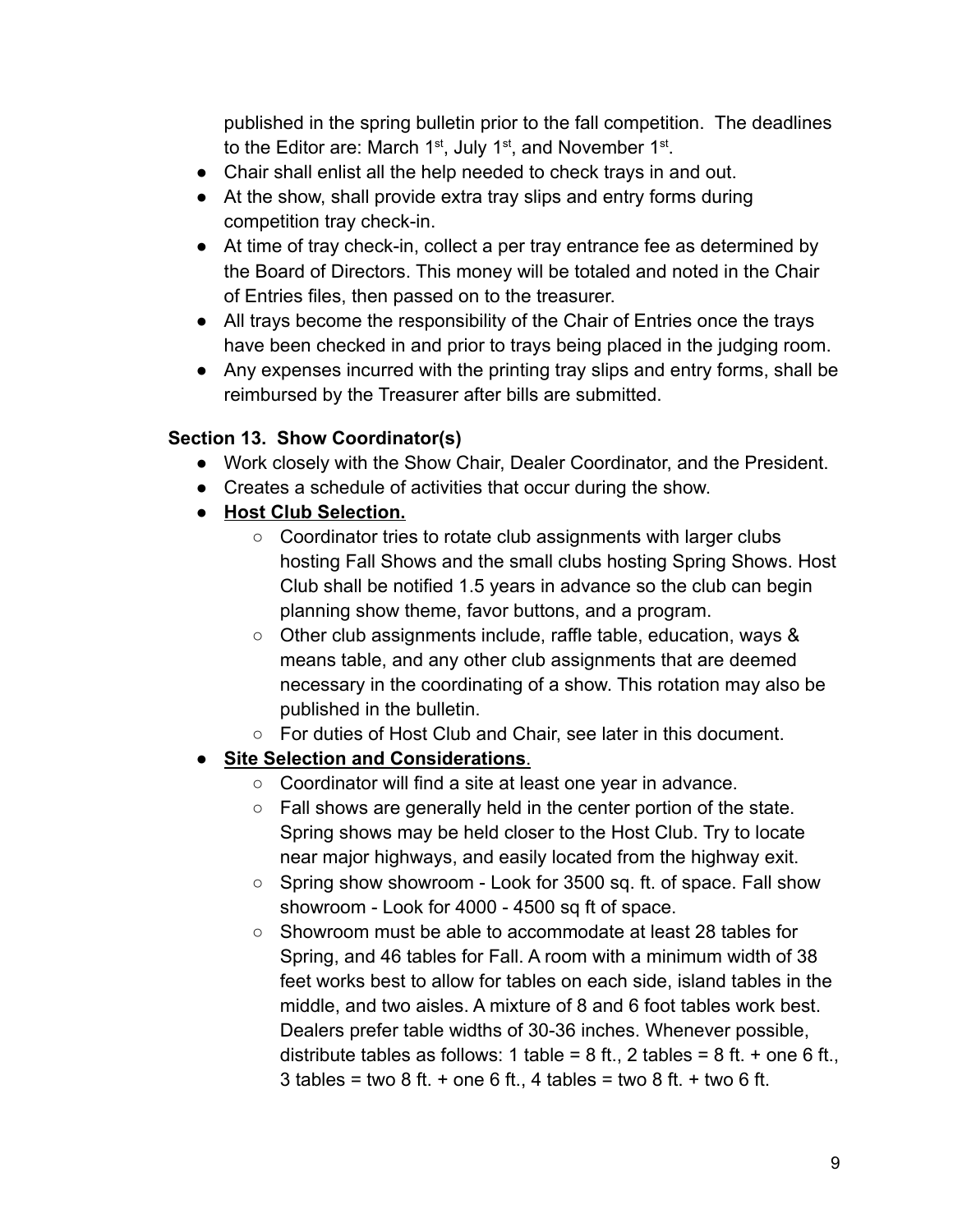- $\circ$  Check for barriers that may be problematic for table set-up. Check for adequate lighting for viewing black glass, diminutives. Check for electric outlet locations for microphone. Check for handicap access and nearby restrooms. Distance from showroom to sleeping rooms should not be excessive. High ceilings in a showroom are a plus.
- Site must be able to accommodate all events: showroom, meals/program/General membership meeting, board room, and space for junior activity. Displays of trays shall be in an area in the showroom. The showroom needs to be secured overnight or when not in use.
- Check with hotel to see if they charge for overnight use of the showroom and that this room can be locked. Determine the earliest time that dealers may set-up. Ask for Friday night set-up, although we will not pay extra for it.
- Arrange for a water station outside the showroom if offered free by hotel.

# ● **Site Contract**

- Show coordinator negotiates and signs the site contract.
- Contact Treasurer for a deposit check to be sent to hotel.
- Obtain a written contract with the hotel that includes a date, times, and cost of all rooms, food, and services, as well as number and size of tables, and number of chairs to be furnished for each event. Be sure to figure in tax and service charges to meal charges. A room use time schedule should be included in the contract. Also a description of table/chair layout and whether water service is required.
- Note any charges for tables, chairs, linen, microphone or A/V equipment.
- Use meal and room reservations as bargaining tools with hotel to reduce cost of meeting room rentals. Negotiate the lowest possible group rate for sleeping rooms. Reserve a block of rooms for our group and note the date on which rooms will be released.
- Include in the written contract that the showroom must be a secured (lockable) room so that it can be locked when unattended. Also include that Show Coordinator and Dealer Coordinator are the only two who can ask the hotel staff to open the showroom. Be sure the hotel understands the importance of this request.

# ● **Planning Show Meals.**

 $\circ$  It is suggested that the spring show has a buffet, and the fall show has a Saturday evening banquet.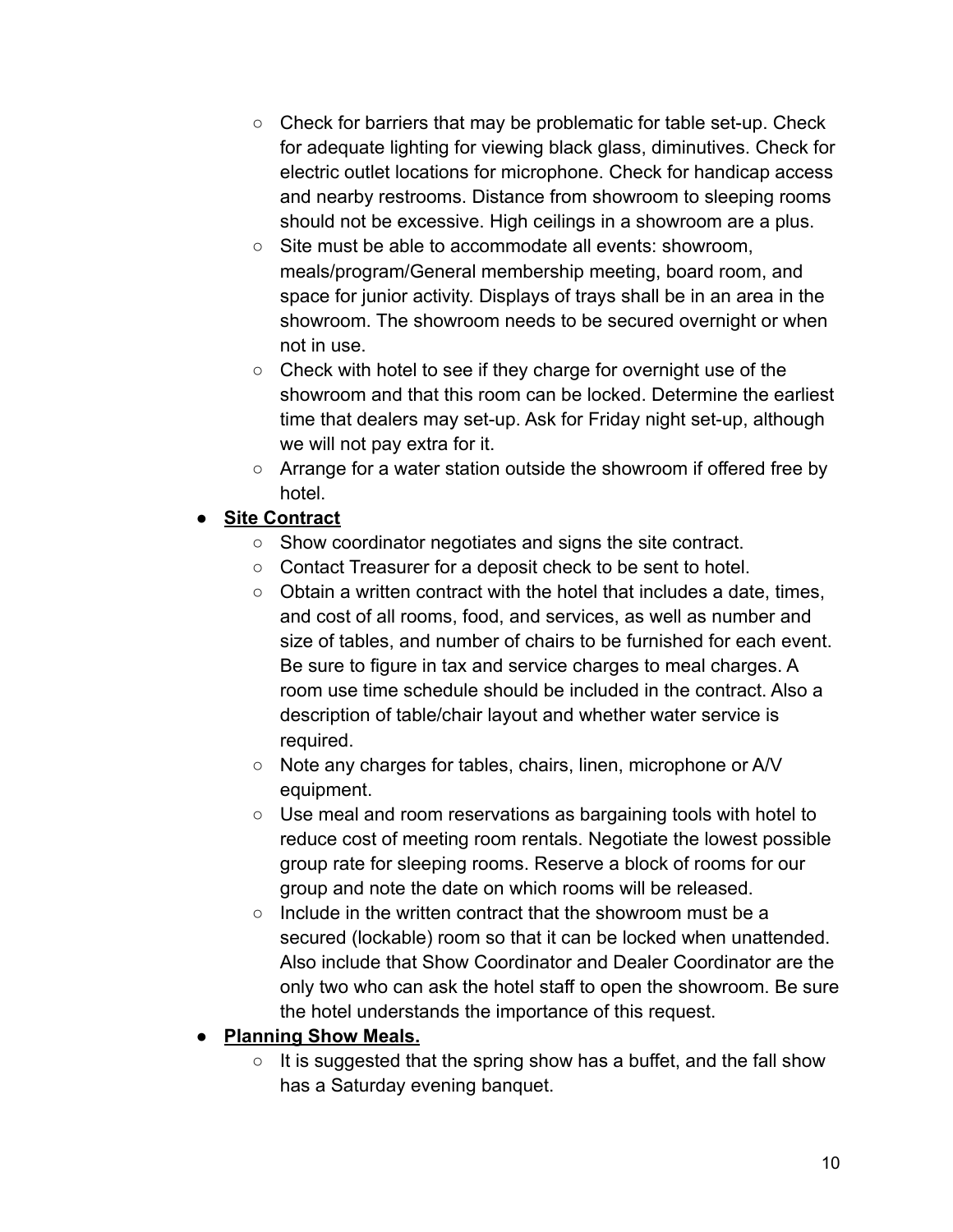- $\circ$  Select a menu offering choices, if possible. MBS must pay for the number reserved whether or not they show up. A restaurant usually offers a 10% leeway percentage of the numbers actually booked. Check with the hotel to be sure of their policy. In negotiating for meals, try to have us pay for meals ordered and served, plus the meal tax and service charge, nothing more.
- Work with MBS Editor far enough in advance to make certain that slips for reserving meals, and show schedules, room reservations, are published in a timely fashion. (Fall show information appears in the spring bulletin with a March  $1<sup>st</sup>$  deadline. Spring show information appears in the Winter Bulletin with a November 1<sup>st</sup> deadline.)
- When writing up meal reservation slips, make it clear that no meal reservations will be accepted after the reservation deadline and that members will not be allowed to attend meals or occupy the dining area during meal time without advance reservations paid in full. No last minute meal orders will be accepted. Those not eating the group meal will be allowed in for the program after dinner is completed.

#### **Showroom Set-up**

- Work with Dealer Coordinator to submit scaled, detailed showroom drawings to the hotel at least two weeks before the event. State total number of tables and the approximate number of chairs needed for showroom and all other rooms. Bring extra copies of the layout to the room at the time of set-up (hotel crews sometimes lose them) and copies with dealer locations for the dealer set-up. The day prior to the show, see that the hotel replaces any spent light bulbs in the showroom and all other meeting rooms.
- Show coordinator needs to provide the dealer coordinator with a detailed floor plan of the showroom, including dimensions, shape, wall protrusions, and exits to enable Dealer Coordinator to draw out the showroom set up.
- The maximum allowed number of tables, per Dealer, is at the discretion of the Dealer Coordinator and the Show Coordinator combined.
- Show Coordinator and Dealer Coordinator are the only two who can ask the hotel staff to open the showroom.

## ● **Advertising**

○ Coordinator works with the Publicity chair on advertising needs. See the Publicity Chair job description for details.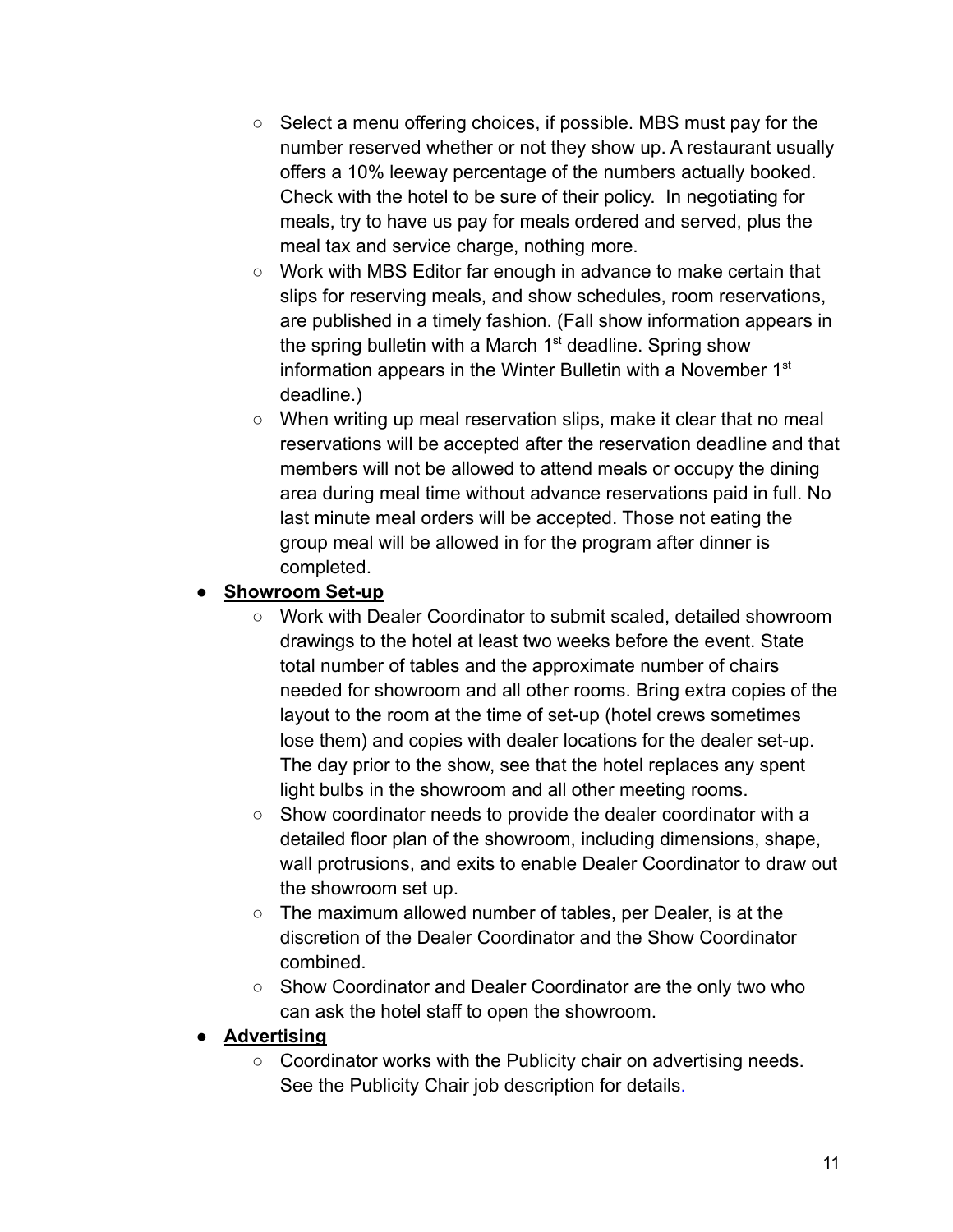#### **Section 14. Dealer Coordinator**

- Dealer Coordinator works closely with the Show Coordinator
- Using measurement specifications of showroom provided by Show Coordinator, Dealer Coordinator draws up a detailed floor plan of showroom, then shares it with Show Coordinator.
- When necessary, the Dealer Coordinator represents the views and needs of the dealers at Board meetings.
- Makes certain that Dealers are informed in a timely manner with show schedules for their future planning, to avoid show conflicts.
- Maintains an updated mailing list of Dealers as well as a master copy of the contract and the cover letter.
- Keep an updated mailing list of Dealers so all that are interested may be invited to our shows.
- Give Dealers a contract for the next show at the current show and mail to Dealers not in attendance as soon as possible after the show closes. Give/send exact dates, times, locations, cost per table, and number of tables available to each participating Dealer. Send one copy of the Dealer contract, which is filled out and signed, then returned to the Dealer Coordinator. If a Dealer wants a copy of the contract, they can copy it on their end. A cover letter should be included, reminding that they must be an active MBS member to sign a contract to sell at any MBS show; that if an admission charge is in place, the dealer and one assistant pay no registration fee but all other helpers do; that space is limited and table reservations are on a first come, first serve basis; include an MBS membership blank form if needed.
- The maximum number of tables, per Dealer, is at the discretion of the Dealer Coordinator, who then draws up the showroom, sends the floor plan to the Show Coordinator, who then sends the floor plan to the hotel.
- Have Dealer checks made out to MBS and returned to the Dealer Coordinator with signed contracts by a date certain, as stated in the cover letter.
- Respond promptly to each dealer that is not accepted. Return their checks and tell them they will be placed on your waiting list should any cancellations occur.
- Keep all signed, Dealer contracts, and check numbers with amount received, at least until the show is over.
- Shall keep an Excel spreadsheet of Dealer contact information, including show dates, number of tables, and amount of Dealer table fees collected.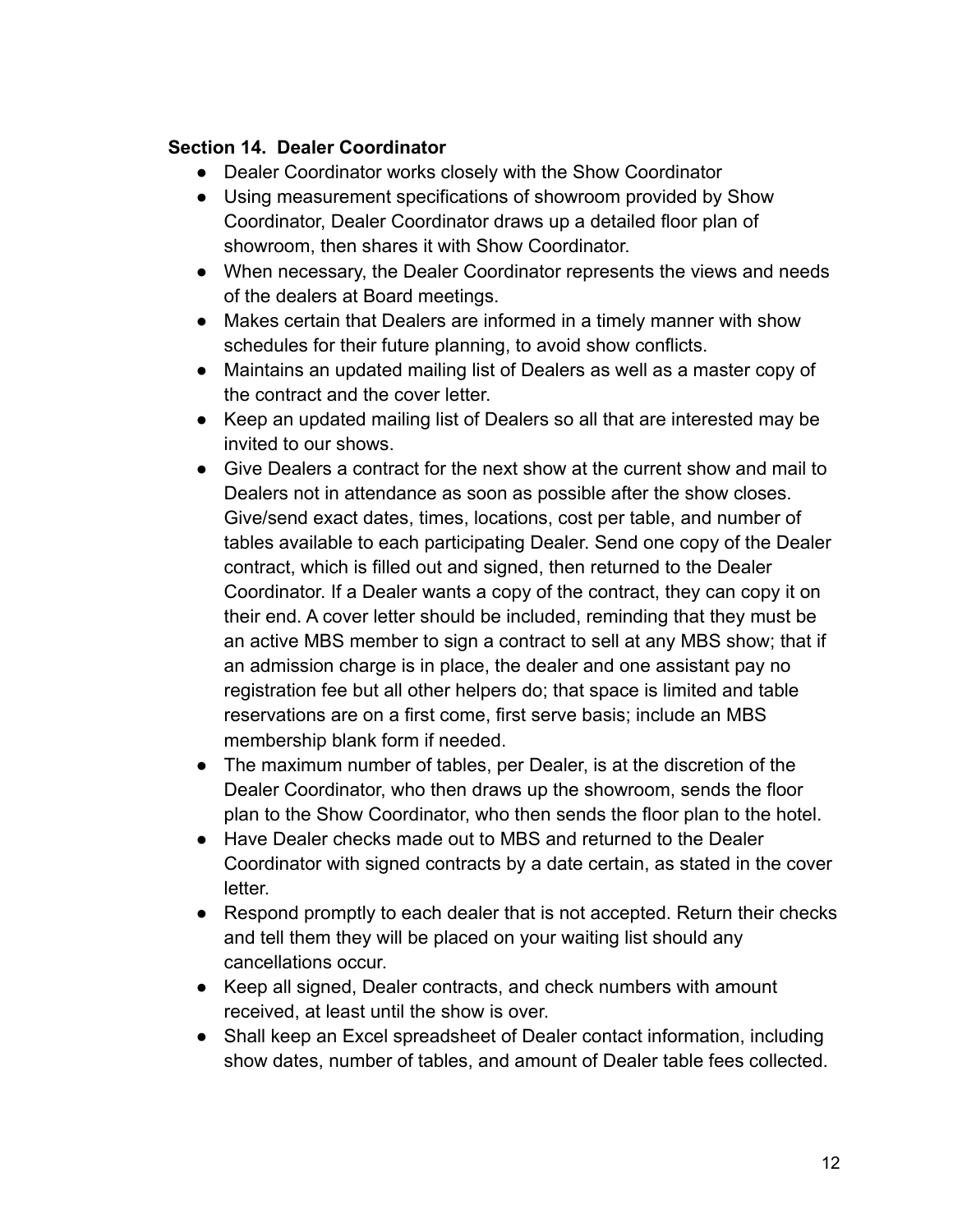- Send all checks to the Treasurer and notify her/him when all spaces have been booked. Inform the Show Coordinator as well.
- At the show, Dealer Coordinator should check to be sure the tables are arranged properly before the time Dealers are allowed to set up.
- Dealer name tags will be provided on the tables by the Dealer Coordinator, collecting them before the end of the show for use in the future.

# **Section 15. Publicity Chair**

- Shall lead state members in publicity surrounding spring and fall shows, as well as any other event or project that MBS wishes to promote.
	- Each club assists by distributing flyers to the public, contacting local media regarding interest in the hobby, MBS shows, and their local clubs. Knowing names of columnists at local newspapers is an assist to feature stories.
- Share Ideas for promoting button collecting. Public speaking events, museum programs, local craft and art fairs are among the possible places to spread knowledge of button collecting.
- Develop and use a standard press release template (using brand recognition) for show information to promote a familiarity with the MBS. Business cards with local club information are suggested for inclusion in a press release packet.
- Shall work closely with Show Coordinator and Host Club chair.
- List shows in the NBS, and any nearby state bulletins. Check with those Editors for publishing deadlines.
	- The NBS bulletin contact is the person in charge of Calendar of Events whose name can be found in the NBS bulletin. Spring show information must be submitted by January  $1<sup>st</sup>$  in the year prior to be printed in the March issue. The fall show must be submitted by May  $8<sup>th</sup> 1<sup>st</sup>$  for the July bulletin. include dates, hours, location, theme, Speaker (optional), phone number and e-mail address of both Show and Dealer Coordinators.
- Press releases should be submitted to media sources at least three (3) months in advance when looking for a feature news article. Then, sent again at one (1) month and at two (2) weeks prior to show.
- Always be seeking nontraditional, inexpensive publicity to publicize the wonders of button collecting.

## **● Preceding the Show**

**○** Chair submits announcement and/or early bird flyers to MBS Editor for bulletins that precede the show.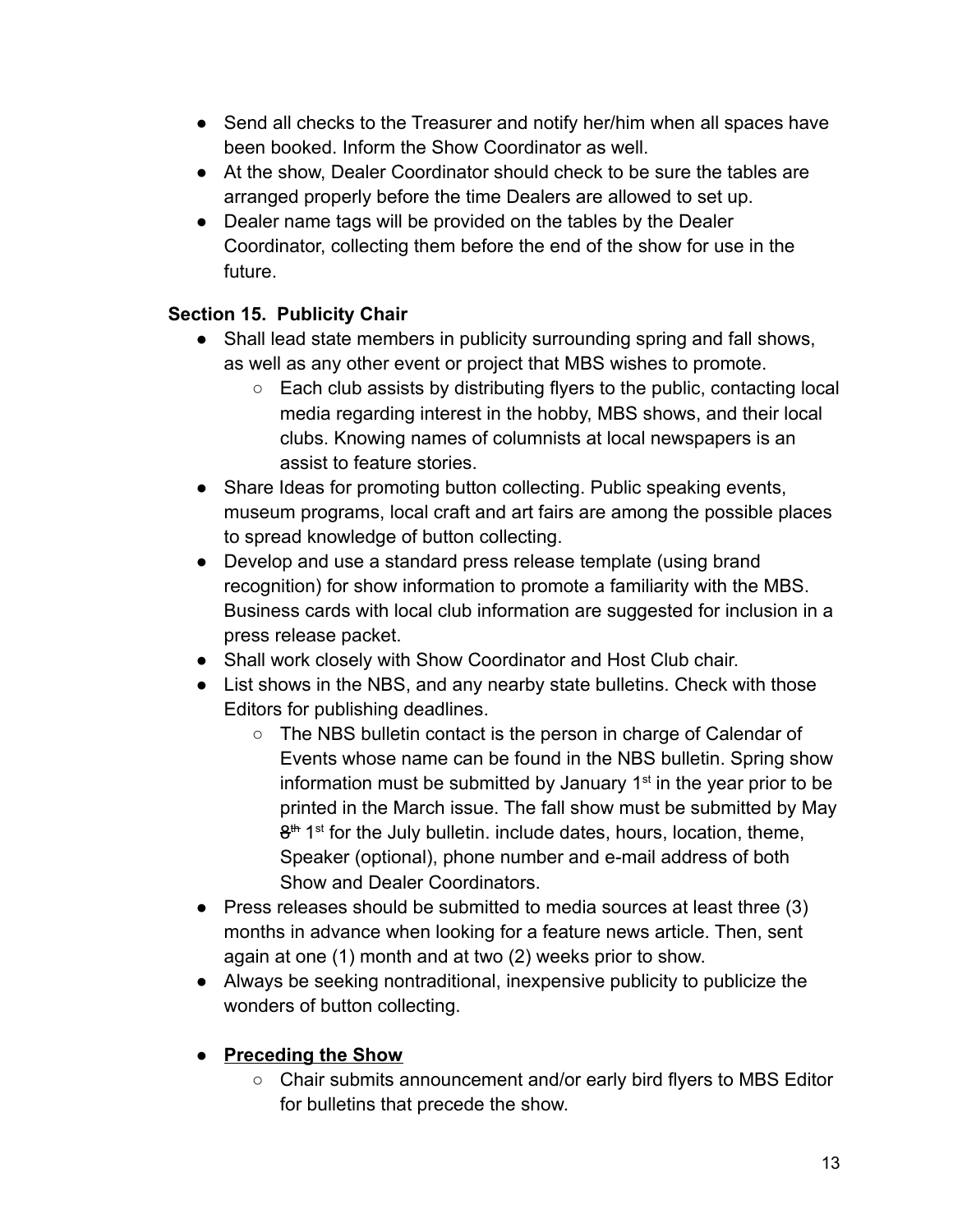- **Spring Show:** send in by November 1<sup>st</sup> for the winter bulletin and by March 1<sup>st</sup> for the spring bulletin
- **Fall Show:** send by March 1<sup>st</sup> for spring bulletin and July 1<sup>st</sup> for summer bulletin.
- Include theme, dates, site, directions to site, speakers/topics, hours registration fee, room prices and hotel phone number for room reservations. Note any special discounts for MBS and that room reservations are made directly with the hotel. Also include coupon or information paragraph about meals, prices, where to send money, and "checks payable to Michigan Button Society".

# **● Six weeks or more prior to show**

○ Create flyer and distribute to; shows in nearby states via mail or through MBS members attending these shows; the hotel and their area, and send one black and white copy to each MBS club president requesting they copy and distribute in their areas (fabric/knitting shops. antique shops and malls. groceries, libraries, etc.).

## **● Four to six weeks prior to show**

- Create flyer/bookmark with content similar to bulletin announcement. Send to each local club president 4-6 weeks prior to show with a note that they make copies and distribute for display. Flyers may be sent to bulletin editors in nearby states; check with MBS bulletin Editor for current names and addresses.
- One month to show date Distribute show flyers/bookmarks to any craft, sewing or antique store within an hour of show location (about a 50 mile radius). We do not know unless we physically hand out flyers that they end in the trash, which is why in person delivery is important.

# **● Three weeks prior to show**

**○** Send out press releases to local media. Hotel can assist with names and addresses of local media in their surrounding area.

## **Section 16. Host Club and Chair**

- The Host Club has an opportunity to be innovative and to "do things their way". There is one restriction, the show income should balance with the show expenses as nearly as possible.
- The Host Club Chair (often the club president) works with their club members and the Show Coordinator to determine the theme for the show.
- **Host Club selects the favor button (if any), activities, and plan for an educational program.**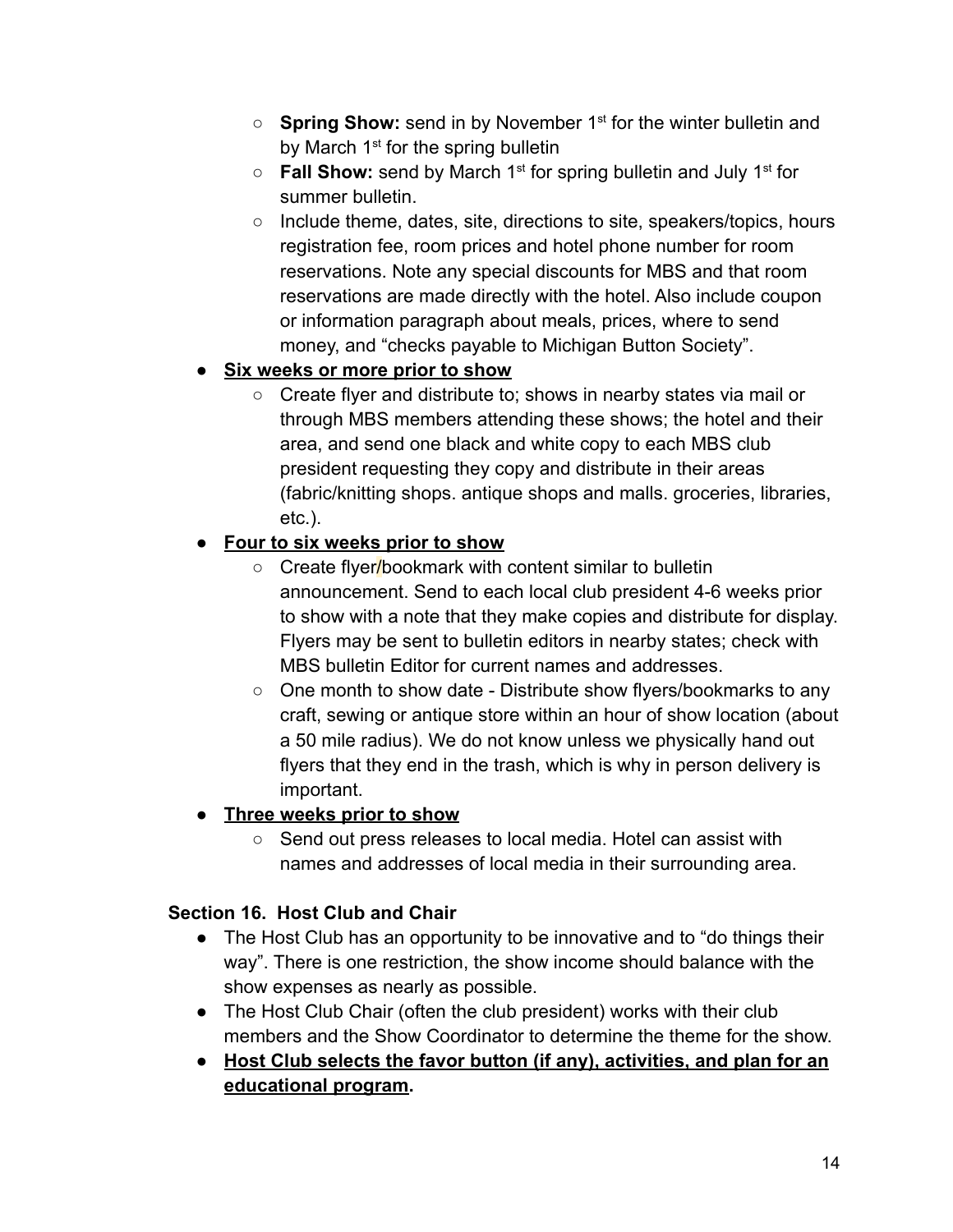- Host Chair works closely with the Show Coordinator, Dealer Coordinator, and the MBS President and keeps them informed and up-to-date with information each needs to perform their duties.
- If for any reason the Host Club cannot carry out a show planning activity or responsibility, the Show Coordinator assumes that duty.
- For any show, the Host Club and Chair may seek help from the Show Coordinator as needed. A strong experienced group may need very little input from the Coordinator, yet another, newer group may seek more help. Far in advance of each show, the Show Coordinator and the Host Club Chair should put together in writing those details that are to be handled by each party so that no important detail is overlooked.
- **Favor buttons** can be a costly item. In the past they have ranged in price from \$2.00 - \$6.00, ordering from 40-70, depending on the number believed to attend a meal or function, based on recent records. *(Check with the Show Coordinator for the number to be ordered.)* The cost of the favor button is added to the price of the meal, taxes and service charges. Seek quality buttons that are reasonably priced.
- Favor buttons are passed out or placed on the tables prior to a meal.
- **Planning Educational Program(s)** The program is usually the responsibility of the Host Club. This can be of general interest, or related to the theme of the show. Give these details to the Show Coordinator as soon as possible.
- **Keeping Others Informed** Host Club Chair is most aware of the ongoing changes and progress and should keep the Show and Dealer Coordinator, and the President informed at all times.

## **Section 16. Historian**

- Historian is to acquire any material pertaining to the history of the Michigan Button Society. This may be in the form of bulletins, newspaper and magazine articles, or any other ephemera pertaining to the collecting of buttons that would be of interest to the membership.
- Items of historic interest should be displayed periodically for membership to view.

## **Section 17. Quick News Editor**

- Keeps an up-to-date computer address book on MBS members with an email address.
- Works closely with the Membership Chair who furnishes the address information.
- Approval by the President or Editor is needed for 'Quick News' items to be sent.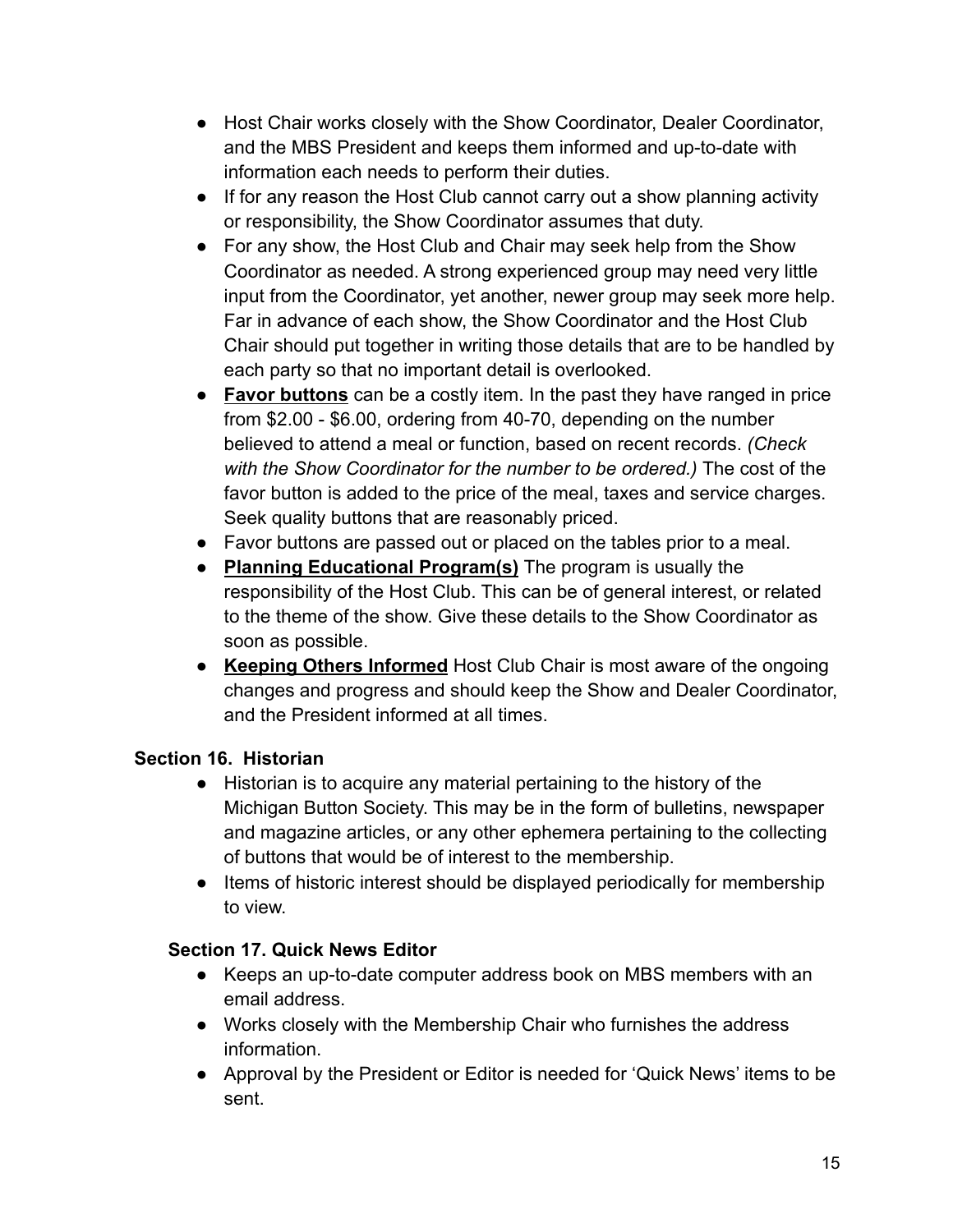- Send pertinent MBS information to the membership via email regarding the following.
	- Death of a member.
	- Urgent MBS information that cannot wait until the next bulletin.
	- Show reservation reminders.

#### **Section 18. Social Media Coordinator**

- Will develop original content and suggest creative ways to attract more members and promote our Society using platforms such as Facebook, Twitter, Instagram, etc.
- Ultimately, she/he should be able to increase member and non-member engagement and encourage interest in the hobby of button collecting and its related educational programs and activities.
- Requires time to review and interact with others, make requests to share images or information from other sites with appropriate credits, grow and maintain relationships with an online presence. Report back to MBS, seek permission to pursue projects.

### **Section 19. Webmaster**

- Appointed by the MBS President with approval from the Board.
- Responsibilities include, but are not limited to, maintaining the MBS website, contracting for web hosting and other arrangements necessary to keep the site up and running.
- The webmaster is to post information related to the society's spring and fall button shows, including, but not limited to the program schedule, awards lists and competition forms, hotel reservations, etc.
- The webmaster may also post items of historical significance regarding MBS.
- Is possibly a paid position.

## **Article III. Show Admission and Registration**

**Section 1.** The Board of Directors shall determine whether to charge a showroom entry fee and, if an entry fee is to be charged, determine the amount to be charged.

**Section 1a.** If an entry fee is to be charged, all Adults, whether MBS members or not, shall pay for entry to the showroom, except the following:

**Section 1a1.** Each contracted Dealer shall receive free admission to the showroom for themselves and one helper.

**Section 1a2.** Honorary MBS members gain free entry into the showroom.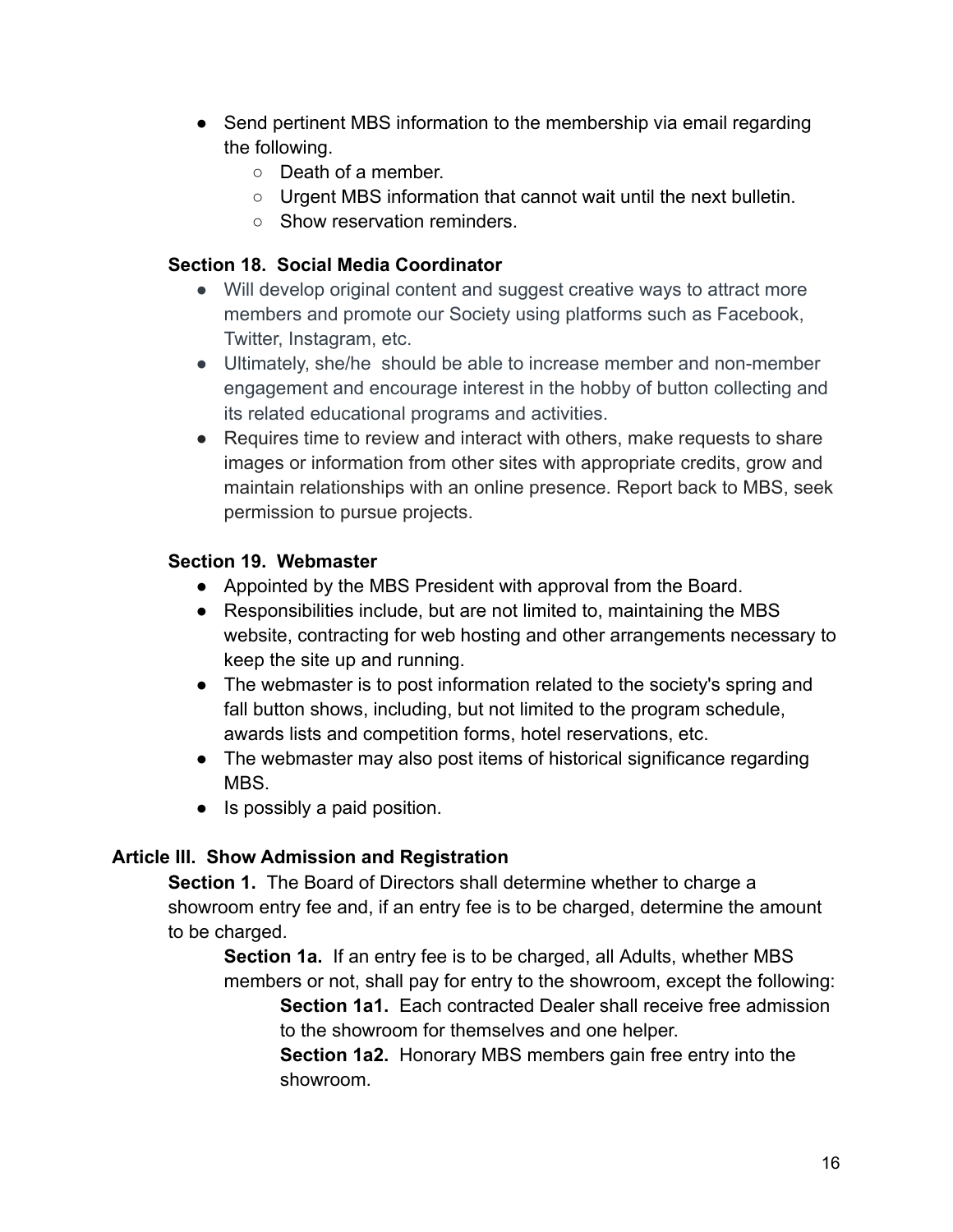**Section 1b.** If an entry fee is to be charged, all Juniors, whether MBS members or not, shall gain free entry to the showroom.

**Section 2.** All persons, whether Adult, Dealer, Juniors, or Honorary, shall register when entering the showroom.

### **Article IV. The Society Year**

**Section 1.** The year of the Society shall begin on the first day of January of each year and shall end on the 31<sup>st</sup> day of December next following.

**Section 2.** Officers are encouraged to seek out and develop constructive activities to aid the growth and development of the Society. Those planned activities or purchases which are expected to cost \$100.00 or more, are asked to come to the Board of Directors for approval, otherwise the purchaser will become liable for the expenditure. Such approval by the Board may be obtained by electronic means.

**Section 3.** When new officers are elected and appointed at the fall General Membership meeting, all Society books, equipment, records and manuals shall be transferred to the new officers with the exception of the Treasurer's books. The Treasurer's books should be held and used by the outgoing Treasurer until immediately before the new fiscal year, then delivered to the new Treasurer in person or sent by mail or UPS whichever is most convenient. The outgoing Treasurer will be reimbursed by the Society for any cost in sending or delivering the books.

#### **Article V. Succession**

**Section 1.** Elected officers may serve additional terms in office if renominated and re-elected.

**Section 2.** Appointed officers may serve additional terms if reappointed and confirmed.

## **Article VI. Committees**

**Section 1.** All MBS Committees are appointed by the President with confirmation of the Board and all Committees report to the Board. **Section 2.** The Nominations Committee consists of three (3) Adult members

appointed by the President.

**Section 3**. An Audit Committee will examine MBS financial procedures and records when requested by the Board. An audit is recommended every two years.

#### **Article VII. Dealers**